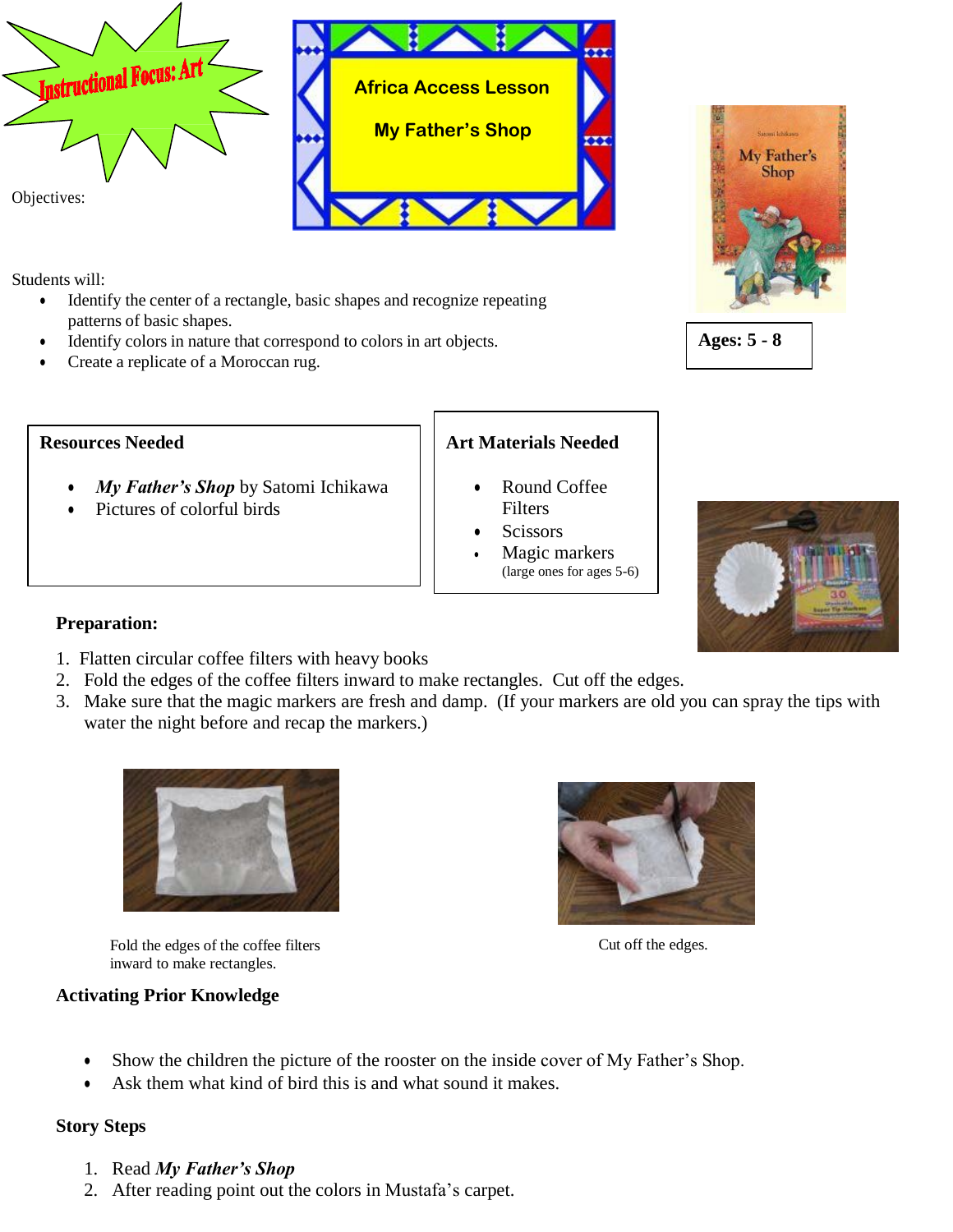- 3. Ask the children to identify an animal in the book that has the same colors that are in Mustafa's carpet.
- 4. Give each child a trimmed filter and tell them that they are going to create their own beautiful carpet.